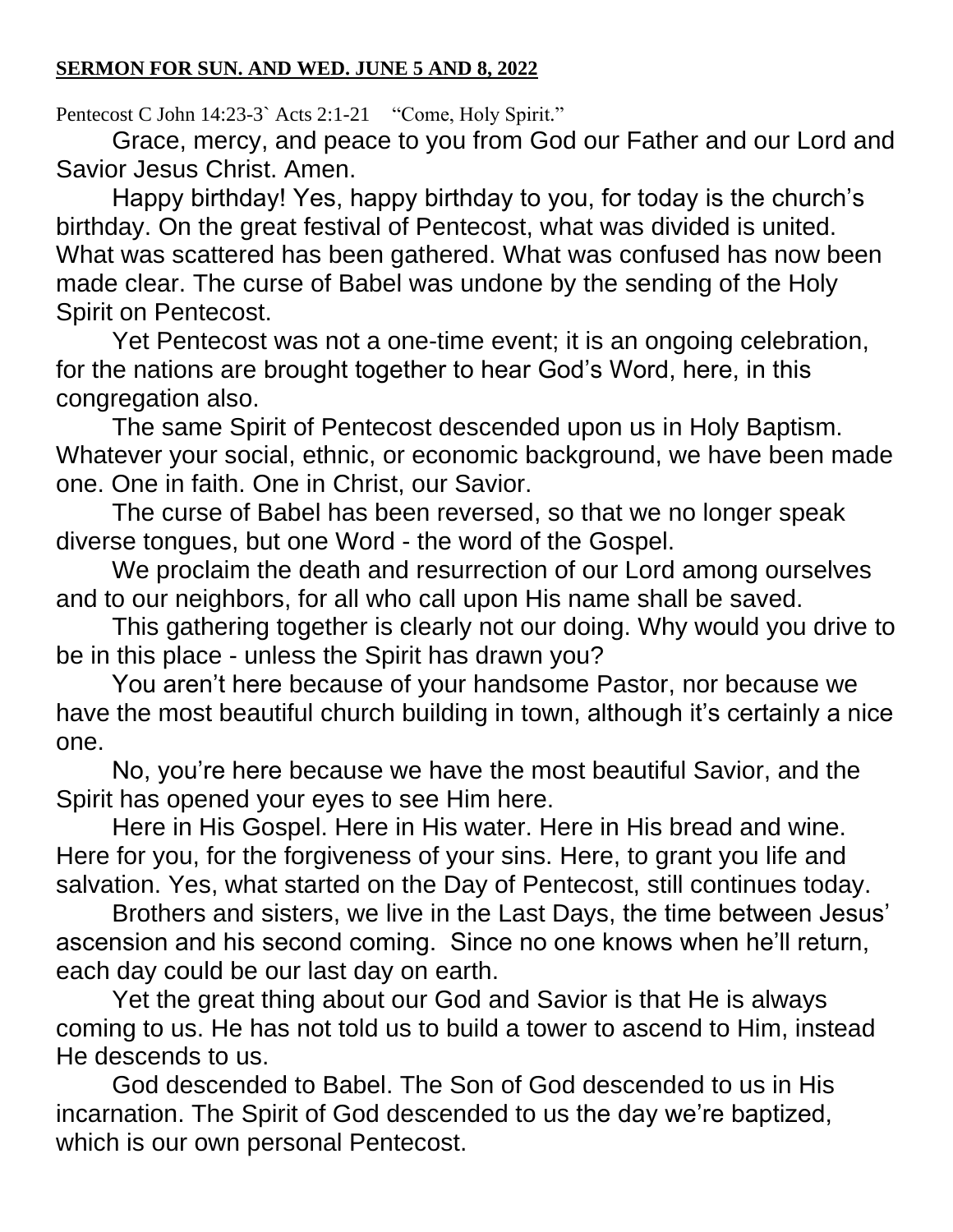And we have the promise that our Savior will descend again in glory on the last day.

And all these comings are God's ways of drawing us to Himself, that we may be saved. Even at Babel, when God scattered the builders, it was not to punish them, but to save them.

God worked to ensure that they may not trust in their own Word, wisdom, and ways but in God's Word, wisdom and ways. He does so that, by crushing our pride, we'd seek His glory.

That showing us our weakness, we'd seek His strength.

That revealing our sin, we seek His forgiveness.

For the work of the Spirit is to point us to Christ, to the cross, tree of life.

And this He is still doing, crushing our towers of pride, wealth, wisdom, and good works we've built. God wants us to seek our life and meaning not in those, but in Christ alone.

## And so today, Jesus says: *"***If anyone loves me, he will keep my word. Whoever does not love me does not keep my words."**

How have you done, you who love the Lord? Have you kept His Word? Have you treasured it above all other words?

Have you guarded it and defended it against those who contradict it and speak and live against it? Have you lived it? Have you trusted it?

Or have you lived as if God did not matter and as if you mattered most? Has the Word of God fallen upon your stony heart and been snatched away? *Where are your prideful towers now?*

But do not despair - as God scattered at Babel in mercy and grace, so He brings you in that same mercy and grace to see your sin and repent.

This is the Spirit teaching you to despair of yourself, and leading you to Christ so that you'll see in Him that you have all that you need.

In our text, Jesus said, *"***the ruler of this world has no claim on him."** *But He does have claims on us, though, doesn't he?*

For we have sinned in thought, word, deed, and desire.

We have not loved our neighbor as ourself.

We have not loved God above all things. We deserve death and hell, we modern-day citizens of Babel.

But on Jesus, Satan, the ruler of this world has no claim.

And so when the ruler of this world puts to death the one who has no debt - on the cross - it is not Christ who is undone, but the ruler of this world himself is undone!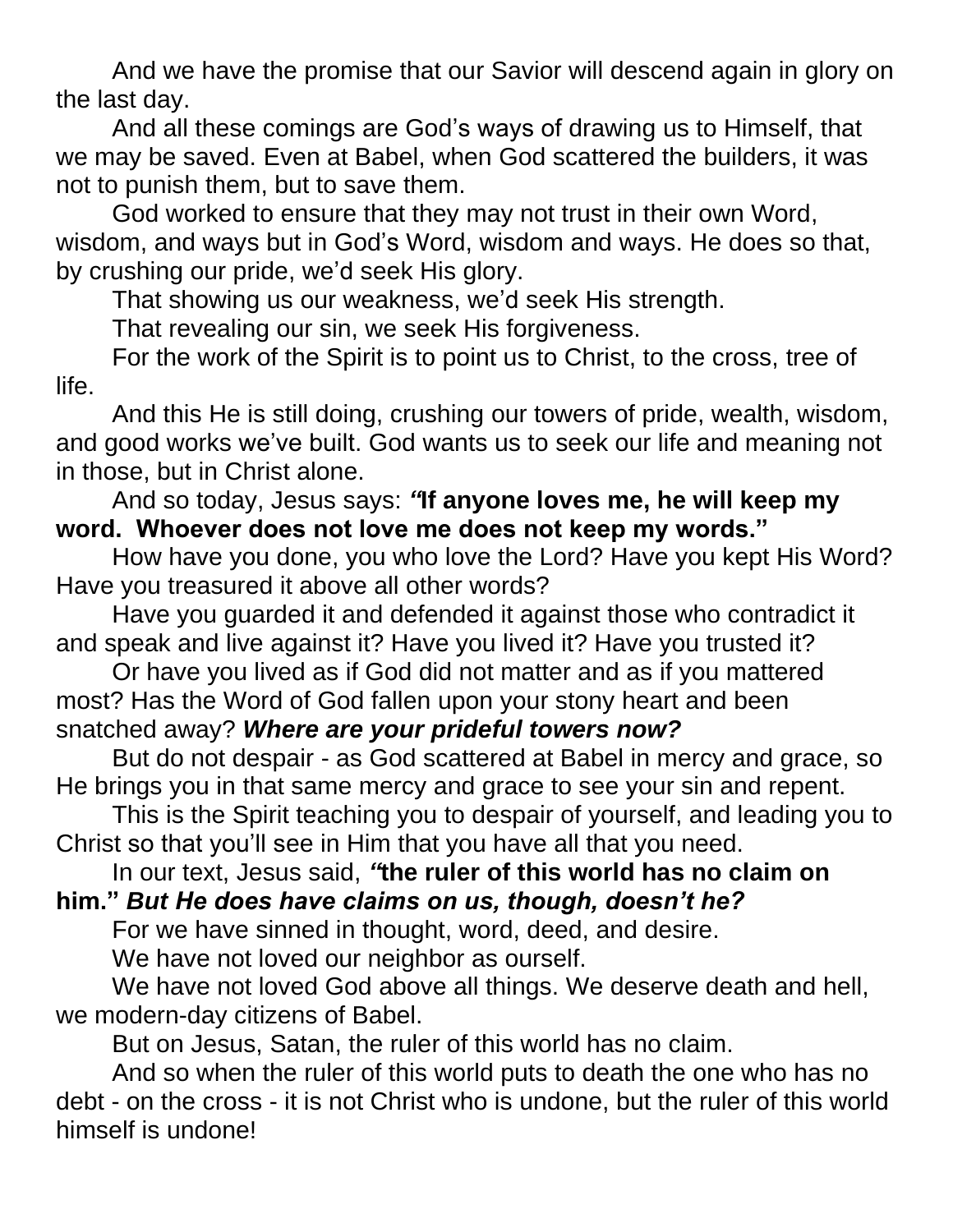Satan's Babel is torn down. His kingdom is destroyed. His towers and powers are scattered. And he must release his claim on us.

For Jesus, who had no debt to sin or death, paid our debt, and we are set free. Free. For that's what forgiveness is. Freedom. Release. Life from the dead.

And that is what happens here, every time our Savior comes to us, and His Word of Spirit and power is spoken into your ears and hearts, saying*:*

*I forgive you all your sins!* Go, you are free. And you are free. Free in Christ. Free to live.

And with this forgiveness, you then have peace. For again, as Jesus said**: "Peace I leave with you; my peace I give to you. Not as the world gives do I give to you. Let not your hearts be troubled, neither let them be afraid."**

For what can trouble a heart in which the Father and Son have made a home through the Spirit?

Three in One and One in Three. He in you and you in Him.

We are no longer scattered but united in Christ. And so, we also rejoice, as Jesus said, for He who has gone away has come to us.

He who died for us has come again in resurrection, and He who has ascended now comes in His body and blood. That eating His body and drinking his blood in this His holy Supper, He lives in us and we in Him. Truly united, as a branch to the vine.

That His life and salvation be always given to us, and we bear much fruit, living as branches of Christ in the world.

Loving and forgiving with the love and forgiveness here given to us. That those now scattered may be gathered as well.

Here, with us. Gathered by the Word and Spirit. Again, we are not the builders**, but the stones**, **the living stones in the City of God, with Christ Himself as the cornerstone.**

Jesus concludes His Word to His disciples- and to us- by saying, *"***Rise, let's go!"** Let's go and not wait. Why was Jesus in a hurry? **Because of the joy set before Him.**

For Jesus, that joy was the joy of the cross, that dying He might rise. And rising, He lives, that we, too, may live.

And for us, that joy is the joy of going to the cross in repentance, that dying to sin, we might rise and live in Christ.

We joyously go to His Supper to rise and live in His salvation.

We go into the world joyously - having, each morning, risen from the death of sleep to live out our God-given vocations.